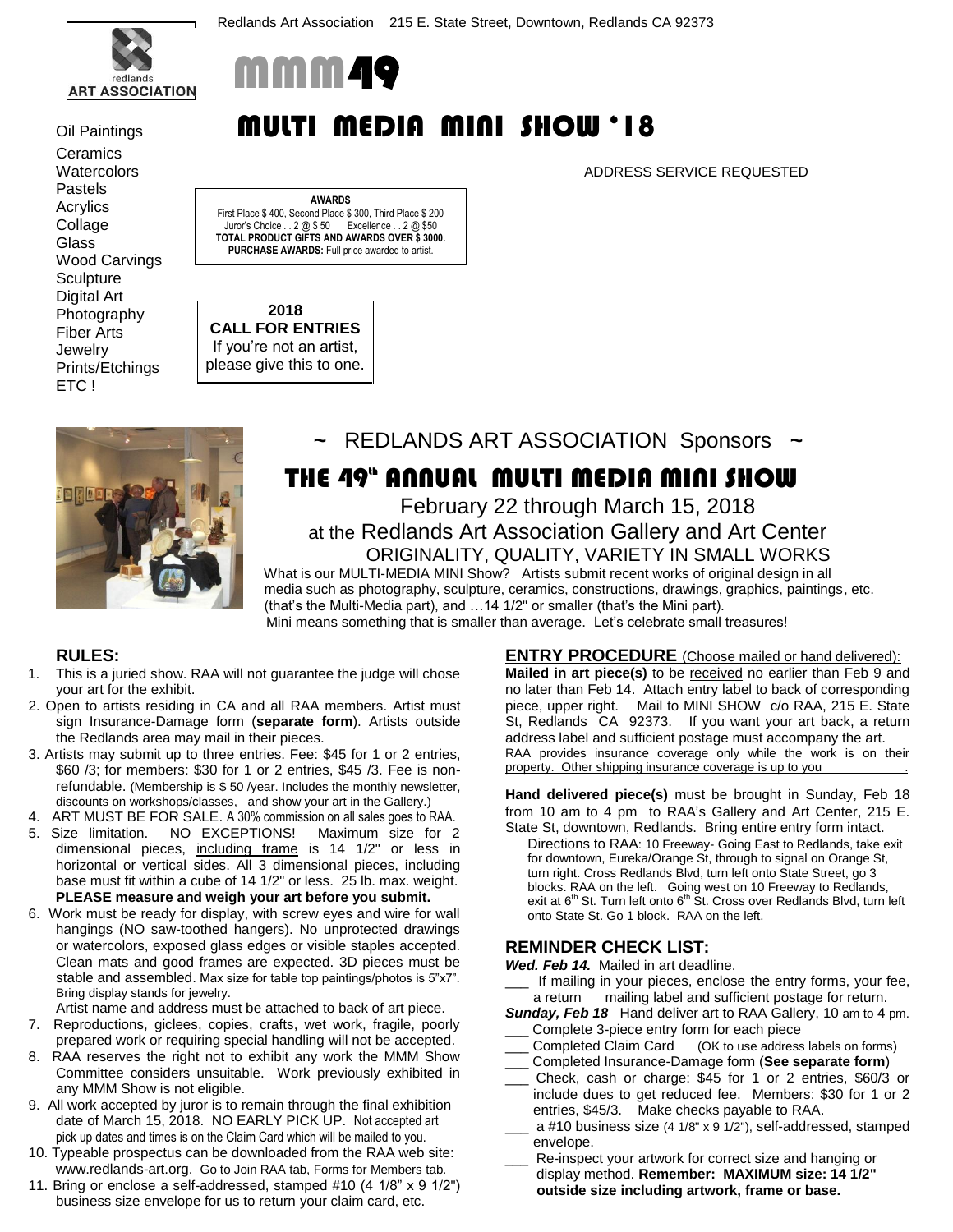| <b>CLAIM CARD</b> | type or print     | Enter Initial of Last Name -> |                 |
|-------------------|-------------------|-------------------------------|-----------------|
| Artist            |                   |                               |                 |
| Last Name,        | <b>First Name</b> | Phone                         | Accepted<br>Not |
|                   |                   | RAA Assign #                  | Accepted        |
| Title 1           |                   |                               |                 |
| Title 2           |                   |                               |                 |
| Title 3           |                   |                               |                 |

**RECEPTIONS AND AWARDS:** Please join us for our Open House on Friday, February 23 from 5 to 7 pm as well as the Artist Reception and Awards on Sunday, Feb 25 from 1 to 3 pm at the Redlands Art Association Gallery, downtown Redlands. Awards Ceremony starts at 2 pm, Sunday February 25.

**PICK UP ENTRIES:** Pick up Not-accepted work at the RAA Gallery between 2-4 pm Tues. Feb 20 & Thurs. Feb 22. From 11 am-3 pm on Fri. Feb 23, and 3 -4:30 on Sun, Feb 25 after the artist's reception. Accepted work must be picked up on Fri, March 16, 9 am – 6 pm or Sat, Mar 17, 2 – 4:30 pm at the RAA Gallery. Persons picking up work, not their own, must bring written authorization from the artist, in addition to this claim card. Unclaimed entries will be sold at any price for the sole benefit of Redlands Art Association. Mailed in entries will be mailed back on Monday, Feb 26 unless picked up after the reception.

#### her inquiry into the nature of place and complex environmental and societal issues. Her photographs,

mixed media sculptures, and installation works have been shown internationally in more than 175 exhibitions and are acquired by museum collections

**Jurist – Sant Khalsa** is an artist, educator and curator whose projects develop from



including the Los Angeles County Museum of Art, Center for Creative Photography in Tucson, Nevada Museum of Art in Reno and UCR/California Museum of Photography. Khalsa is a recipient of fellowships, awards and grants from the National Endowment for the Arts, California Arts Council, California Council for the Humanities, Center for Photographic Art in Carmel, and others. In March 2012, she was honored as the first recipient of the Society for Photographic Education's *Insight Award* for her significant contributions to the field of photography.

 Her artworks are published in many books and exhibition catalogues including *Altered Landscape: Photographs of a Changing Environment* (Skira/Rizzoli, 2011), *Seismic Shift* (The Getty and University of California Riverside/California Museum of Photography, 2011), *Backyard Oasis* (The Getty, Palm Springs Art Museum and DelMonico Books, 2012), and *Art in Action: Nature, Creativity and Our Collective Future* (Natural World Museum and Earth Aware Editions, 2007). She is a Professor of Art, Emerita at California State University, San Bernardino, where she has been on the faculty since 1988 and served as the Chair of the Department of Art (2003-2012). She resides in Joshua Tree and is represented by Kopeikin Gallery in Los Angeles.

| <b>LABELS FOR ENTRY 1</b><br><b>Please Print</b><br>Address labels are OK                                                                                                                                                                                                                                                                                                                                                                                              | <b>LABELS FOR ENTRY 2</b><br><b>Please Print</b><br>Address labels are OK                                                                                                                                                                                                                                                              | <b>LABELS FOR ENTRY 3</b><br>Please Print<br>Address labels are OK                                                                 |
|------------------------------------------------------------------------------------------------------------------------------------------------------------------------------------------------------------------------------------------------------------------------------------------------------------------------------------------------------------------------------------------------------------------------------------------------------------------------|----------------------------------------------------------------------------------------------------------------------------------------------------------------------------------------------------------------------------------------------------------------------------------------------------------------------------------------|------------------------------------------------------------------------------------------------------------------------------------|
| Enter initial of<br><b>1 LABEL</b><br>Last name $\rightarrow$                                                                                                                                                                                                                                                                                                                                                                                                          | Enter initial of<br>2 LABEL<br>Last name $\rightarrow$                                                                                                                                                                                                                                                                                 | Enter initial of<br>3 LABEL<br>Last name $\rightarrow$                                                                             |
| Name and the contract of the contract of the contract of the contract of the contract of the contract of the contract of the contract of the contract of the contract of the contract of the contract of the contract of the c<br>Address and the contract of the contract of the contract of the contract of the contract of the contract of the<br>Phone $(\_\_\_\_)$<br>Medium _______________________<br><b>ACCEPTED</b><br><b>RAA</b><br>assign #<br>NOT ACCEPTED | Address and the contract of the contract of the contract of the contract of the contract of the contract of the contract of the contract of the contract of the contract of the contract of the contract of the contract of th<br>State <b>Zip Zip</b><br>Phone $(\_\_)$<br>    ACCEPTED<br><b>RAA</b><br>assign #<br>│ │ NOT ACCEPTED | Name<br>Price \$ Art must be for sale.<br>    ACCEPTED<br><b>RAA</b><br>│ │ NOT ACCEPTED<br>assign #<br>$---($ Do not separate $)$ |
| _______(Do not separate )__________<br>1 LABEL<br>Enter Initial of<br>Last Name ->                                                                                                                                                                                                                                                                                                                                                                                     | $------($ Do not separate $)$<br>2 LABEL<br>Enter Initial of<br>Last Name ->                                                                                                                                                                                                                                                           | 3 LABEL<br>Enter Initial of<br>Last Name ->                                                                                        |
| Name and the contract of the contract of the contract of the contract of the contract of the contract of the contract of the contract of the contract of the contract of the contract of the contract of the contract of the c<br>Phone $(\_\_\_)$<br><b>TITLE <i>CONTRACTLY</i></b><br>Medium <b>Exercise Service Service Service</b> Service Service Service Service Service Service Service Service Service<br>Price \$                                             | City that the contract of the contract of the contract of the contract of the contract of the contract of the contract of the contract of the contract of the contract of the contract of the contract of the contract of the<br><b>Medium Example 2014</b><br>Price \$ Art must be for sale.                                          | City<br><b>TITLE <i>CONTRACTLY</i></b>                                                                                             |
| ACCEPTED<br><b>RAA</b><br>assign #                                                                                                                                                                                                                                                                                                                                                                                                                                     | $\Box$ ACCEPTED<br><b>RAA</b><br>assign #<br>  NOT ACCEPTED                                                                                                                                                                                                                                                                            | ACCEPTED<br><b>RAA</b><br>assign #<br>$\Box$ NOT ACCEPTED                                                                          |
| $\overline{\phantom{a}}$ NOT ACCEPTED<br>_______(Do not separate)__________<br>1 LABEL                                                                                                                                                                                                                                                                                                                                                                                 | $\frac{1}{1}$ = $\frac{1}{1}$ = $\frac{1}{1}$ = $\frac{1}{1}$ (Do not separate ) = $\frac{1}{1}$ = $\frac{1}{1}$ = $\frac{1}{1}$ = $\frac{1}{1}$ = $\frac{1}{1}$<br>2 LABEL                                                                                                                                                            | $\frac{1}{2}$ = $\frac{1}{2}$ = $\frac{1}{2}$ (Do not separate )__________<br>3 LABEL                                              |
| <b>Artist Name</b>                                                                                                                                                                                                                                                                                                                                                                                                                                                     | <b>Artist Name</b>                                                                                                                                                                                                                                                                                                                     | <b>Artist Name</b>                                                                                                                 |
| <b>Title</b>                                                                                                                                                                                                                                                                                                                                                                                                                                                           | <b>Title</b>                                                                                                                                                                                                                                                                                                                           | <b>Title</b>                                                                                                                       |